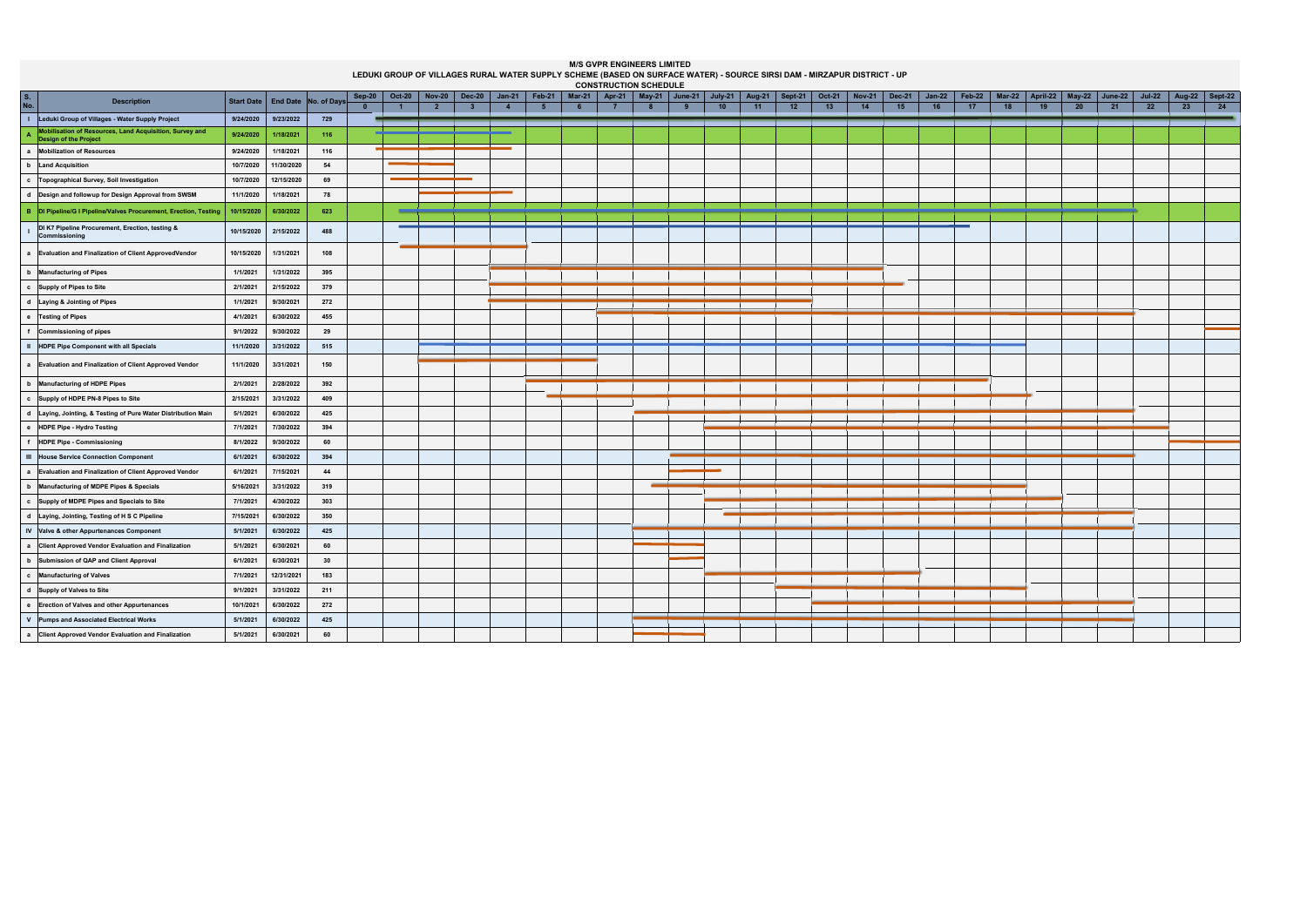| b Submission of QAP and Client Approval<br>c Supply & Delivery of VT Pumps<br>d   Installation in all Respects |                         |     |  |  |  |  |
|----------------------------------------------------------------------------------------------------------------|-------------------------|-----|--|--|--|--|
|                                                                                                                | 6/1/2021<br>6/30/2021   | 29  |  |  |  |  |
|                                                                                                                | 2/28/2022<br>7/1/2021   | 242 |  |  |  |  |
|                                                                                                                | 12/31/2021<br>4/30/2022 | 120 |  |  |  |  |
| <b>Testing and Commissioning</b><br>$\bullet$                                                                  | 6/30/2022<br>1/1/2022   | 180 |  |  |  |  |
| <b>III</b> Construction Activity                                                                               | 6/30/2022<br>1/1/2021   | 545 |  |  |  |  |
| A Procurement of Cement, Steel and Material                                                                    | 1/1/2021<br>5/15/2022   | 499 |  |  |  |  |
| a Evaluation and Finalization of Client Approved Vendor                                                        | 1/1/2021<br>2/15/2021   | 45  |  |  |  |  |
|                                                                                                                | 5/15/2022<br>2/1/2021   | 468 |  |  |  |  |
| b Supply of Cement, Steel and other Aggregates to Site                                                         |                         |     |  |  |  |  |
| <b>B</b> Civil Works                                                                                           | 1/21/2021<br>6/30/2022  | 525 |  |  |  |  |
| a Intake Well                                                                                                  | 3/1/2021<br>6/30/2022   | 486 |  |  |  |  |
| b WTP-29 MLD                                                                                                   | 6/30/2022<br>1/21/2021  | 525 |  |  |  |  |
| <b>Cascade Aerator/Inlet chamber</b><br>-i -                                                                   | 7/31/2021<br>5/1/2021   | 91  |  |  |  |  |
| ii Flash mixer with Inlet chmaber                                                                              | 5/1/2021<br>8/30/2021   | 121 |  |  |  |  |
| Pree Setting Tank and/or clariflocculator - tesing of Bearing<br>iii<br>Capacity                               | 11/30/2020<br>11/1/2020 | 29  |  |  |  |  |
| Completion of foundation & raft                                                                                | 6/1/2021<br>7/31/2021   | 60  |  |  |  |  |
| side walls & launder channel                                                                                   | 12/31/2021<br>7/15/2021 | 169 |  |  |  |  |
| iv Filters Bed - Testing of Bearing capacity                                                                   | 11/1/2020<br>11/30/2020 | 29  |  |  |  |  |
| Completion of foundation & raft                                                                                | 10/30/2021<br>7/1/2021  | 121 |  |  |  |  |
| Side walls & brick work                                                                                        | 8/1/2021<br>12/31/2021  | 152 |  |  |  |  |
| Roof slab                                                                                                      | 12/31/2021<br>10/1/2021 | 91  |  |  |  |  |
| <b>Finishing works</b>                                                                                         | 6/1/2022<br>9/30/2022   | 121 |  |  |  |  |
| v Wash water tank                                                                                              | 2/28/2022<br>12/1/2021  | 89  |  |  |  |  |
| vi<br>Administrative Block/Building - Foundation up to plinth level                                            | 8/30/2021<br>7/1/2021   | 60  |  |  |  |  |
| On completion of super structure & wall                                                                        | 11/30/2021<br>9/1/2021  | 90  |  |  |  |  |
| On completion of roof slab                                                                                     | 12/1/2021<br>1/31/2022  | 61  |  |  |  |  |
| On finishing of civil works                                                                                    | 6/1/2022<br>9/30/2022   | 121 |  |  |  |  |
| On finishing of electrical installations                                                                       | 6/30/2022<br>7/1/2021   | 364 |  |  |  |  |
| vii Lab Building/Chemical Lab                                                                                  | 7/1/2021<br>1/31/2022   | 214 |  |  |  |  |
| viii Store Building / Chlorine House - Foundation up to plinth level                                           | 8/30/2021<br>7/1/2021   | 60  |  |  |  |  |
| On completion of super structure & wall                                                                        | 11/30/2021<br>8/1/2021  | 121 |  |  |  |  |
| On completion of roof slab                                                                                     | 12/30/2022<br>11/1/2021 | 424 |  |  |  |  |
| On finishing of civil works                                                                                    | 6/1/2022<br>9/30/2022   | 121 |  |  |  |  |
| ix Clear Water sump & PH - SBC                                                                                 | 11/1/2020<br>11/30/2020 | 29  |  |  |  |  |
| Foundation & side wall upto GL                                                                                 | 6/1/2021<br>8/30/2021   | 90  |  |  |  |  |
| Super structure container wall                                                                                 | 11/30/2021<br>9/1/2021  | 90  |  |  |  |  |
| <b>Roof structure</b>                                                                                          | 1/30/2022<br>12/1/2021  | 60  |  |  |  |  |
| <b>Pipes &amp; fittings</b>                                                                                    | 2/1/2022<br>3/31/2022   | 58  |  |  |  |  |
| <b>Testing</b>                                                                                                 | 4/30/2022<br>3/15/2022  | 46  |  |  |  |  |
| Commissioning                                                                                                  | 6/1/2022<br>9/30/2022   | 121 |  |  |  |  |
| x Recycling arrangement                                                                                        | 11/30/2021<br>6/1/2021  | 182 |  |  |  |  |
|                                                                                                                | 8/30/2021<br>6/1/2021   | 90  |  |  |  |  |
| xi Boundary wall - excavation up to GL                                                                         | 7/1/2021<br>9/30/2021   | 91  |  |  |  |  |
| <b>Brick work</b>                                                                                              |                         |     |  |  |  |  |
| <b>Finishing works</b>                                                                                         | 8/1/2022<br>9/30/2022   | 60  |  |  |  |  |
| <b>Finishing of gates</b>                                                                                      | 9/30/2022<br>9/1/2022   | 29  |  |  |  |  |
| Road work of campus - Completion of<br>xii<br>Subgrade/GSB/Bitumen concrete                                    | 3/1/2022<br>8/30/2022   | 182 |  |  |  |  |
| Completion of CC/Bitumen Concrete                                                                              | 9/30/2022<br>6/1/2022   | 121 |  |  |  |  |
| xiii Site Development and etc                                                                                  | 12/31/2021<br>6/1/2021  | 213 |  |  |  |  |
| xiv Electro-Mechanical Works                                                                                   | 11/1/2021<br>7/30/2022  | 271 |  |  |  |  |